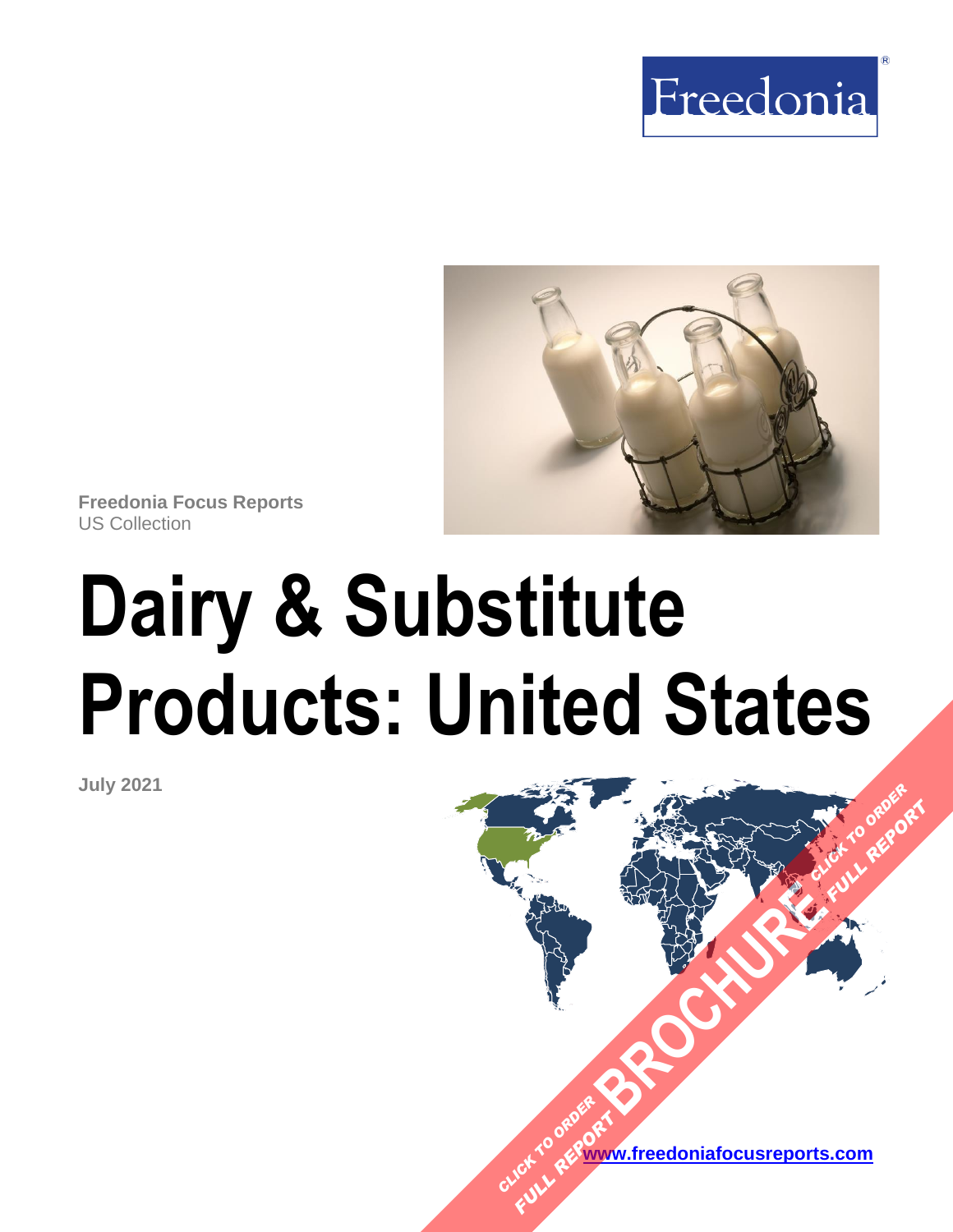# **Table of Contents**

| 1. Highlights                                 | 3              |
|-----------------------------------------------|----------------|
| 2. Market Environment                         | 4              |
| <b>Historical Trends</b>                      | $\overline{4}$ |
| Key Economic Indicators                       | $6\,$          |
| Trade                                         | $\overline{7}$ |
| <b>Environmental &amp; Regulatory Factors</b> | $9\,$          |
| Dairy Processing Overview                     | 12             |
| 3. Segmentation & Forecasts                   | 14             |
| Products                                      | 14             |
| Cheese                                        | 17             |
| Fluid Milk & Cream                            | 18             |
| Frozen                                        | 19             |
| Yogurt                                        | 20             |
| <b>Creamery Butter</b>                        | 21             |
| <b>Other Products</b>                         | 23             |
| 4. Industry Structure                         | 26             |
| <b>Industry Characteristics</b>               | 26             |
| <b>Industry Leaders</b>                       | 29             |
| Dairy Farmers of America                      | 29             |
| Nestlé                                        | 29             |
| Saputo                                        | 30             |
| 5. About This Report                          | 31             |
| Scope                                         | 31             |
| Sources                                       | 31             |
| <b>Industry Codes</b>                         | 32             |
| Freedonia Methodology                         | 32             |
| Resources                                     | 34             |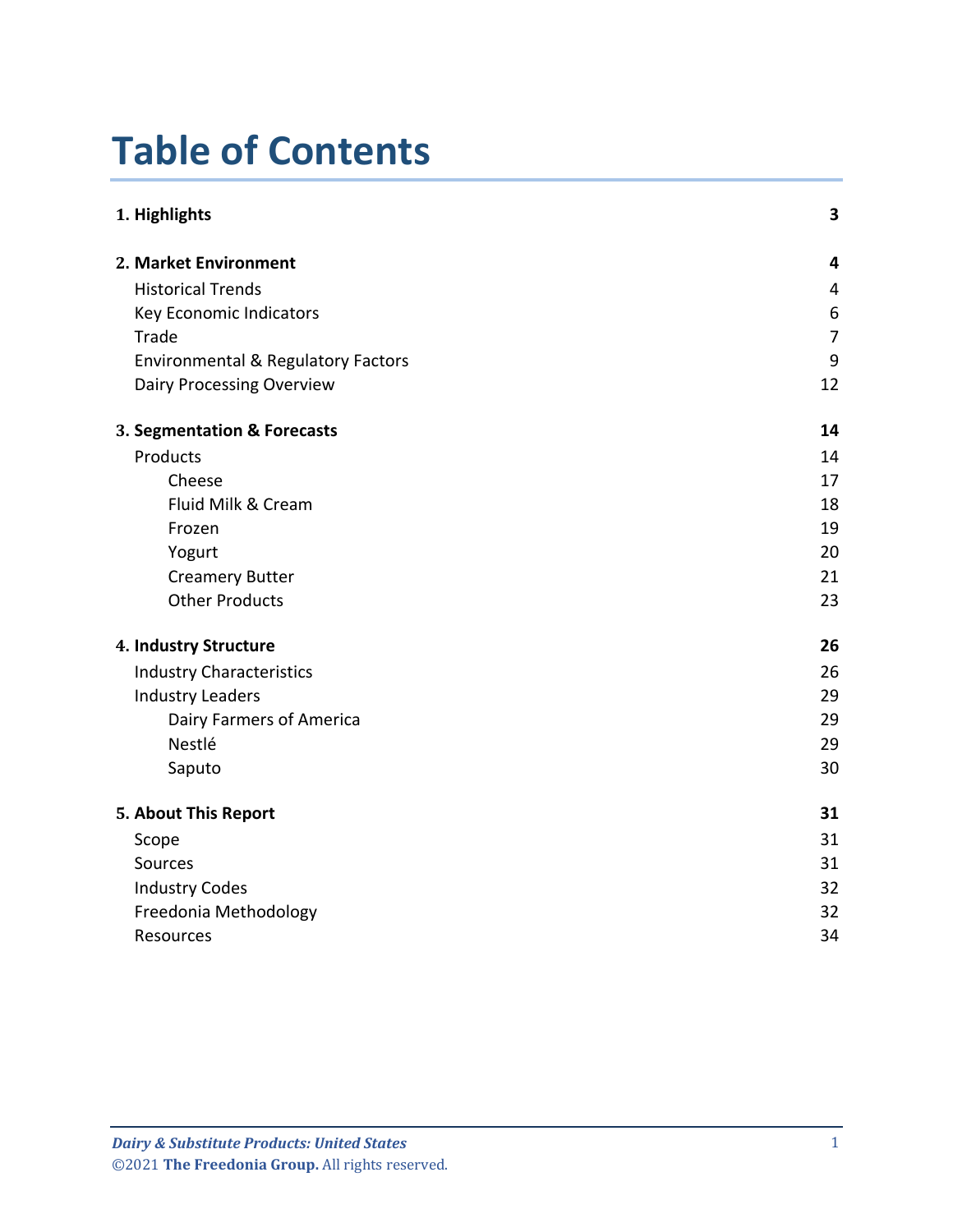# **List of Tables & Figures**

| Figure 1   Key Trends in US Dairy & Substitute Product Shipments, 2020 - 2025        | $\overline{3}$ |
|--------------------------------------------------------------------------------------|----------------|
| Figure 2   US Dairy & Substitute Product Shipments Trends, 2010 - 2020               | 4              |
| Table 1   Key Indicators for US Dairy & Substitute Product Shipments, 2010 - 2025    |                |
| (US\$ bil)                                                                           | 6              |
| Figure 3   US Dairy & Substitute Product Trade, 2010 - 2020 (US\$ mil)               | $\overline{7}$ |
| Table 2   US Dairy & Substitute Product Imports by Country, 2010 - 2020 (US\$ mil)   | $\overline{7}$ |
| Table 3   US Dairy & Substitute Product Exports by Country, 2010 - 2020 (US\$ mil)   | 8              |
| Figure 4   US Monthly Milk Margin Above Feed Cost, 2010 - 2020 (\$/cwt)              | 10             |
| Figure 5   US Dairy & Substitute Product Shipments by Type, 2010 - 2025 (US\$ bil)   | 14             |
| Table 4   US Dairy & Substitute Product Shipments by Type, 2010 - 2025 (US\$ bil)    | 14             |
| Figure 6   US Dairy Product Disappearances per Capita (Ibs/person) Performance       |                |
| Index, 2010 - 2025 (2010=100)                                                        | 15             |
| Figure 7   US Dairy & Substitute Product Shipments by Type Performance Index, 2010   |                |
| $-2025(2010=100)$                                                                    | 16             |
| Figure 8   US Dairy Price Trends, 2000 - 2020 (2010=1.00)                            | 22             |
| Figure 9   US Survey: Plant-Based Product Sentiments Compared to Animal-Based        | 24             |
| Figure 10   US Dairy & Substitute Product Firms, Establishments, & Employment,       |                |
| $2010 - 2019$                                                                        | 26             |
| Table 5   US Dairy & Substitute Product Firms, Establishments, & Employment, 2010    |                |
| $-2019$                                                                              | 27             |
| Figure 11   US Dairy & Substitute Product Industry Concentration by Type for Largest |                |
| Four Firms; 2007, 2012, 2017 (%)                                                     | 27             |
| Table 6   Leading Participants in the US Dairy Industry by Product                   | 29             |
| Table 7   NAICS & SIC Codes Related to Dairy & Substitute Products                   | 32             |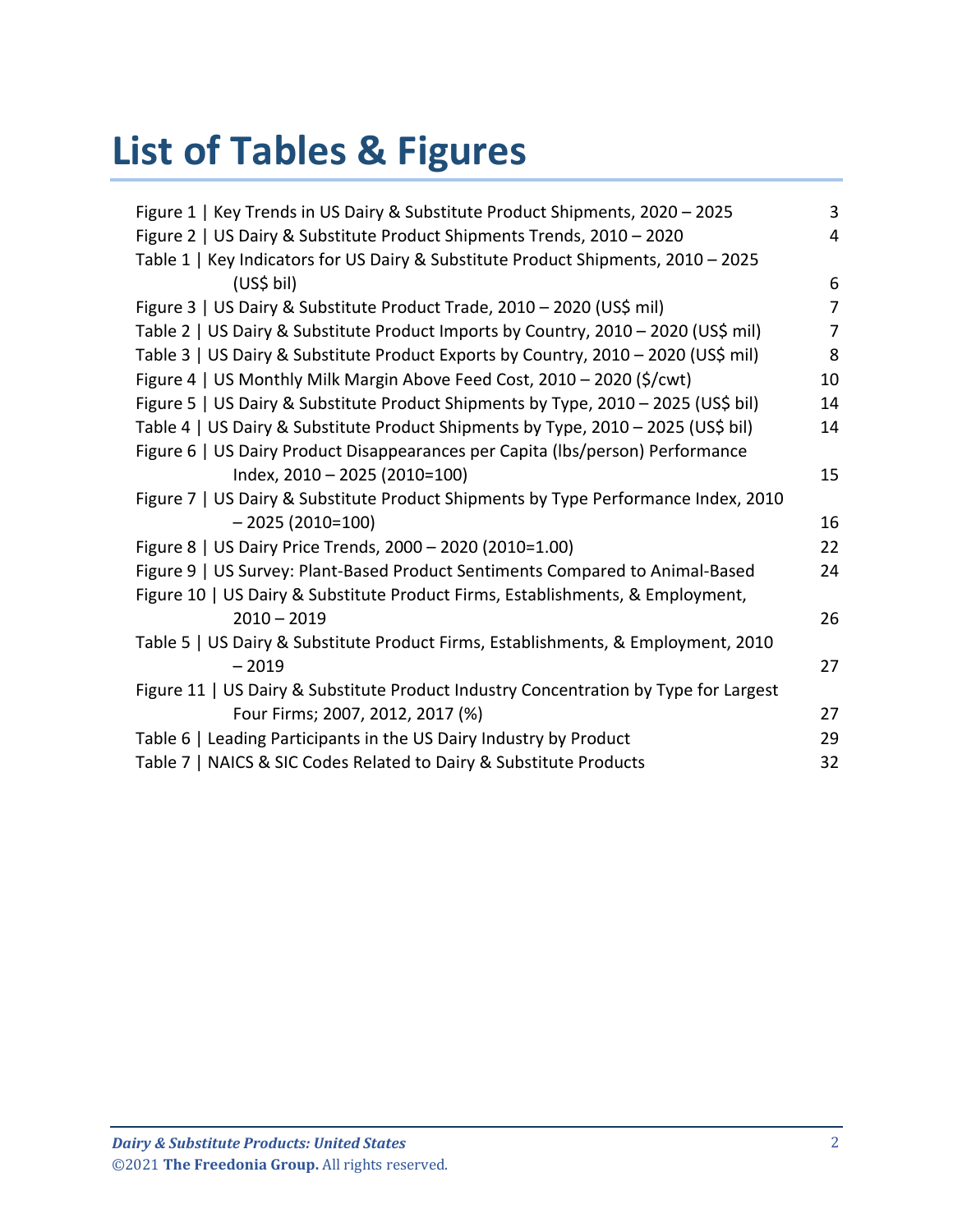# <span id="page-3-0"></span>**About This Report**

# <span id="page-3-1"></span>**Scope**

This report forecasts to 2021 and 2025 US dairy and substitute product shipments in nominal US dollars at the manufacturer level. Total shipments are segmented by product in terms of:

- cheese
- fluid milk and cream
- frozen dairy
- yogurt
- creamery butter
- other products such as cottage cheese; dairy substitutes; and dry, condensed, and evaporated milk

To illustrate historical trends, total shipments, the various segments, and trade are provided in annual series from 2010 to 2020.

Key macroeconomic indicators are also provided with quantified trends. Other various topics, including profiles of pertinent leading companies, are covered in this report. A full outline of report items by page is available in the Table of Contents.

## <span id="page-3-2"></span>**Sources**

*Dairy & Substitute Products: United States* (FF10013) represents the synthesis and analysis of data from various primary, secondary, macroeconomic, and demographic sources, such as:

- firms participating in the industry, and their suppliers and customers
- government/public agencies
- intergovernmental organizations
- proprietary and licensed national consumer survey data
- syndicated retail sales tracking data
- trade associations and their publications
- the business and trade press
- indicator forecasts by The Freedonia Group
- the findings of other reports and studies by The Freedonia Group and Packaged Facts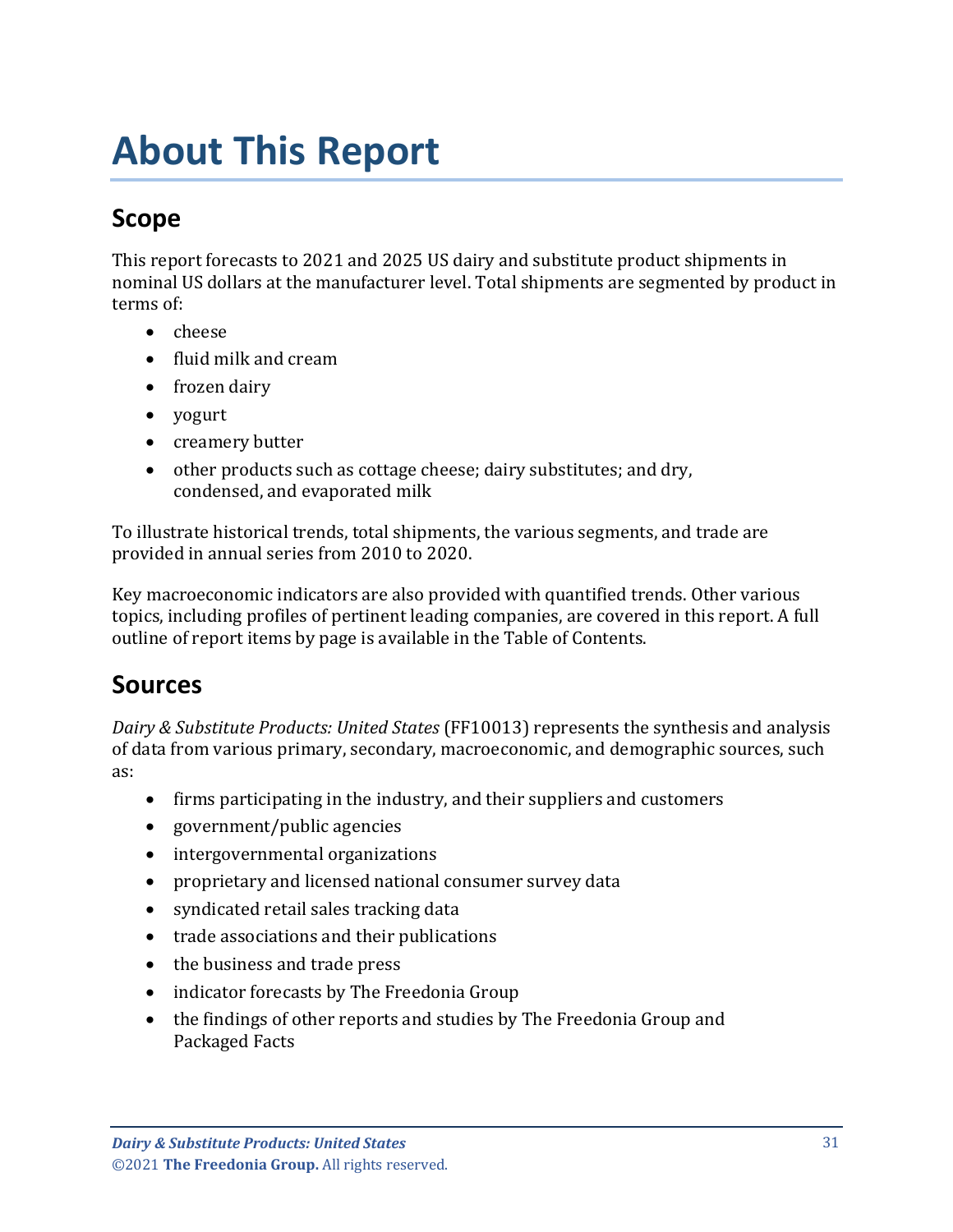Specific sources and additional resources are listed in the Resources section of this publication for reference and to facilitate further research.

## <span id="page-4-0"></span>**Industry Codes**

<span id="page-4-2"></span>

| Table 7   NAICS & SIC Codes Related to Dairy & Substitute Products |                                                                    |                                           |                                                  |  |  |
|--------------------------------------------------------------------|--------------------------------------------------------------------|-------------------------------------------|--------------------------------------------------|--|--|
| <b>NAICS/SCIAN 2017</b>                                            |                                                                    | <b>SIC</b>                                |                                                  |  |  |
| North American Industry Classification System                      |                                                                    | <b>Standard Industrial Classification</b> |                                                  |  |  |
| 311511                                                             | Fluid Milk Manufacturing                                           | 2021                                      | <b>Creamery Butter</b>                           |  |  |
| 311512                                                             | <b>Creamery Butter Manufacturing</b>                               | 2022                                      | Natural, Processed, and Imitation Cheese         |  |  |
| 311513                                                             | Cheese Manufacturing                                               | 2023                                      | Dry, Condensed, and Evaporated Dairy<br>Products |  |  |
| 311514                                                             | Dry, Condensed, and Evaporated Dairy Product 2024<br>Manufacturing |                                           | Ice Cream and Frozen Desserts                    |  |  |
| 311520                                                             | Ice Cream and Frozen Dessert Manufacturing                         | 2026                                      | <b>Fluid Milk</b>                                |  |  |

Source: US Census Bureau

# <span id="page-4-1"></span>**Freedonia Methodology**

The Freedonia Group, a subsidiary of MarketResearch.com, has been in business for more than 30 years and in that time has developed a comprehensive approach to data analysis that takes into account the variety of industries covered and the evolving needs of our customers.

Every industry presents different challenges in market sizing and forecasting, and this requires flexibility in methodology and approach. Freedonia methodology integrates a variety of quantitative and qualitative techniques to present the best overall picture of a market's current position as well as its future outlook: When published data are available, we make sure they are correct and representative of reality. We understand that published data often have flaws either in scope or quality, and adjustments are made accordingly. Where no data are available, we use various methodologies to develop market sizing (both top-down and bottom-up) and then triangulate those results to come up with the most accurate data series possible. Regardless of approach, we also talk to industry participants to verify both historical perspective and future growth opportunities.

Methods used in the preparation of Freedonia market research include, but are not limited to, the following activities: comprehensive data mining and evaluation, primary research, consensus forecasting and analysis, ratio analysis using key indicators, regression analysis, end use growth indices and intensity factors, purchase power parity adjustments for global data, consumer and end user surveys, market share and corporate sales analysis, product lifespan analysis, product or market life cycle analysis, graphical data modeling, long-term historical trend analysis, bottom-up and top-down demand modeling, and comparative market size ranking.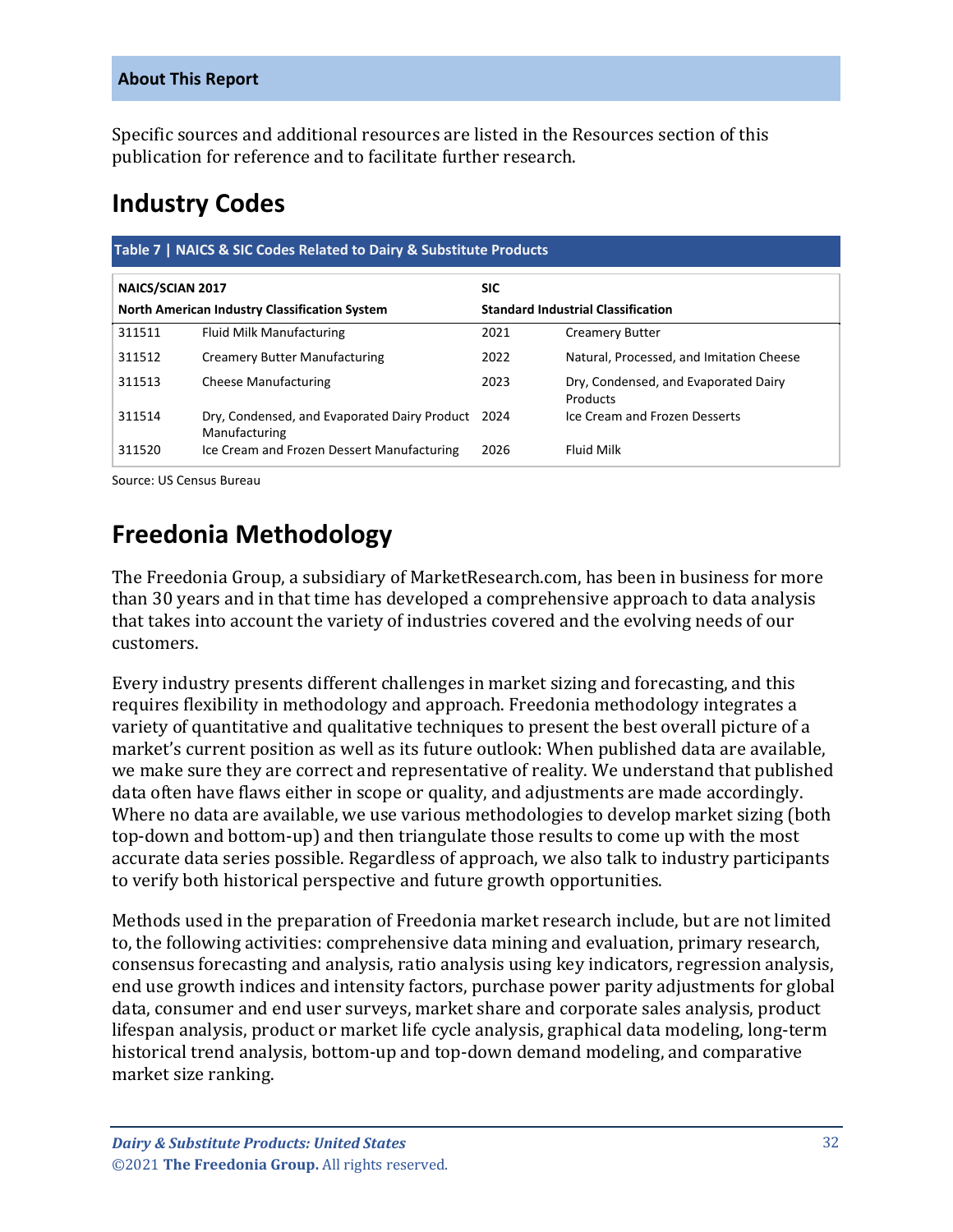#### **About This Report**

Freedonia quantifies trends in various measures of growth and volatility. Growth (or decline) expressed as an average annual growth rate (AAGR) is the least squares growth rate, which takes into account all available datapoints over a period. The volatility of datapoints around a least squares growth trend over time is expressed via the coefficient of determination, or  $r^2$ . The most stable data series relative to the trend carries an  $r^2$  value of 1.0; the most volatile – 0.0. Growth calculated as a compound annual growth rate (CAGR) employs, by definition, only the first and last datapoints over a period. The CAGR is used to describe forecast growth, defined as the expected trend beginning in the base year and ending in the forecast year. Readers are encouraged to consider historical volatility when assessing particular annual values along the forecast trend, including in the forecast year.

### **Copyright & Licensing**

The full report is protected by copyright laws of the United States of America and international treaties. The entire contents of the publication are copyrighted by The Freedonia Group.